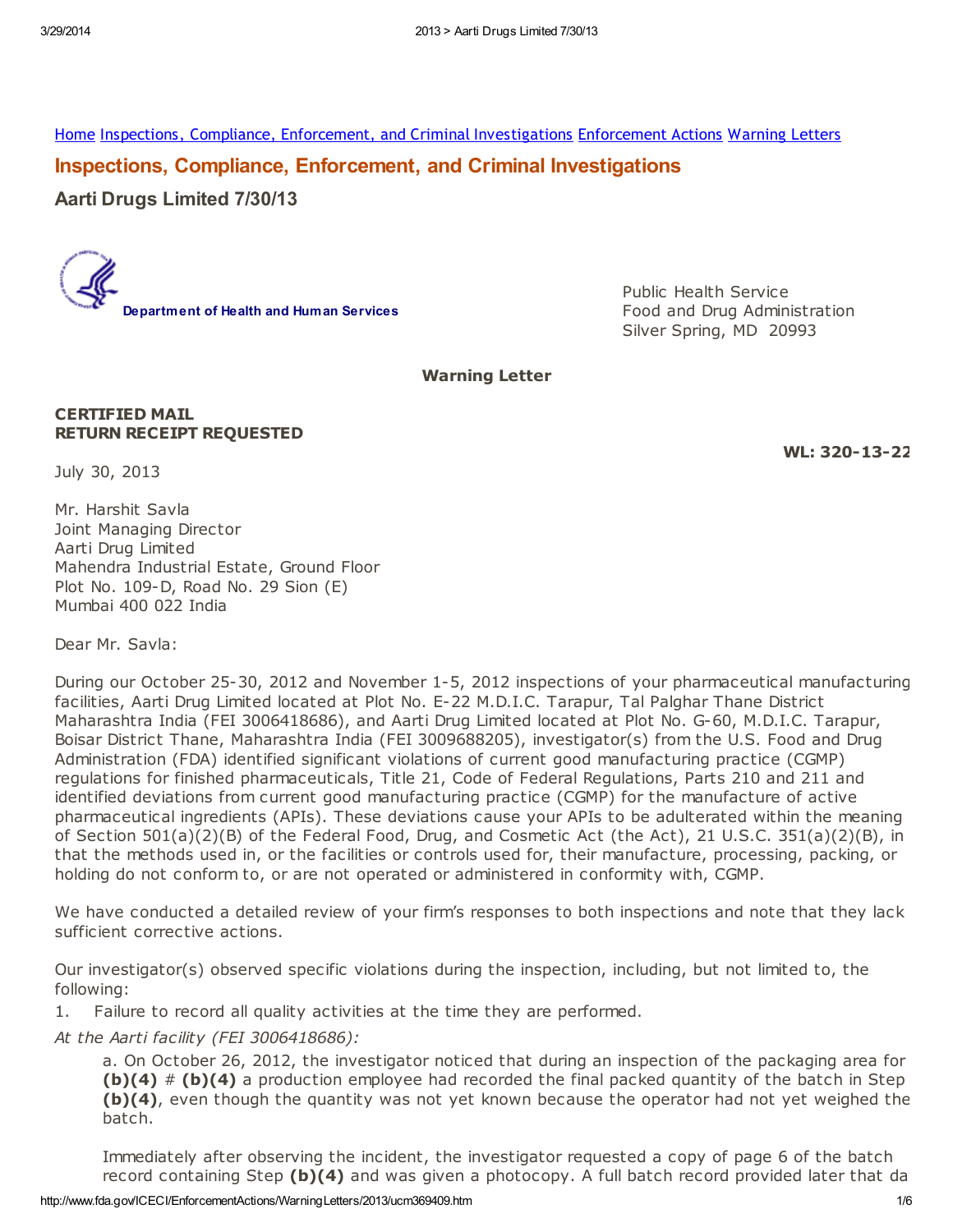did not include the original page 6. Instead it included a new version of page 6.

b. The investigator observed at least two examples when a manufacturing step was recorded in the batch record before it occurred:

i. The production operator had already recorded the start time for step (b)(4) for (b)(4) # (b)(4) as 12:15 PM on October 26, 2012, although it was still 11:00 AM when our investigator noticed this situation.

ii. For the (b)(4) # (b)(4), at approximately 11:00 AM on the same date, a production officer had already recorded (b)(4) of (b)(4) used for (b)(4) the API (b)(4) in the (b)(4) at step  $(b)(4)$  in the batch production record, although the  $(b)(4)$  step had not yet occurred. The  $(b)(4)$  had not been pre-weighed or otherwise measured out in advance.

c. On October 27, 2012, our investigator noticed that a QC analyst was performing a Loss on Drying (LOD) analysis for (b)(4) Lot  $#$  (b)(4) and had recorded the completion time as "(b)(4)" and total time as " $(b)(4)$ " in the usage log book for the LOD oven usage logbook although the step was not ye completed.

At the Aarti facility (FEI 3009688205):

d. The investigator observed that a QC analyst had recorded completion times of laboratory analyses that had not yet occurred. Specifically, a Loss on Drying (LOD) analysis was performed for  $(b)(4)$  Lot  $# (b)(4)$  and  $(b)(4)$  Lot  $# (b)(4)$  at approximately 10:55 AM. The investigator noted that the analyst had already recorded the completion time as " $(b)(4)$ " for two  $(b)(4)$  samples and " $(b)(4)$ " for one  $(b)(4)$  sample although the step was not yet completed. Our investigator asked the analyst why he recorded the completion time for each of the three samples if the step was still in progress. The analyst did not offer an explanation. Moreover, our investigator also found that weight: for these three samples were recorded on blank pieces of paper and not directly onto the test data sheets.

Your response to this observation stated that a new SOP has been created to address this issue and that training on this SOP has occurred. Your response did not address the extent of this practice, the impact on the quality of the product and why your laboratory management failed to detect this practice. Your response also provided no actions to improve oversight by your quality unit (e.g., independence, authority, resources). The above practices observed during the inspection raise concerns regarding the reliability and accuracy of the data generated at your firm, including any other inappropriate data-related practices permitted by your firm when an inspection is not in progress.

In response to this letter, provide a summary of your full assessment of all the raw data recorded on each of the batch production and QC laboratory analytical records for the APIs intended for the US market to ensure their reliability.

2. Your firm failed to review and investigate production and QC laboratory deviations. At the Aarti facility (FEI 3006418686):

a. The inspection revealed that more than 30 power outages occurred in 2012. The investigator was told that when a power failure occurs, the backup generator does not turn on automatically, but rather needs to be manually started by an employee. In each instance, your firm failed to conduct an investigation into the power outage's impact on quality of product(s) being manufactured at the time. The inspection documented that, despite the fact that your firm has an uninterrupted power supply used by the QC laboratories, power failures have impacted the QC stability chambers. However, in each case, no investigation was conducted to determine the impact of the power loss on the samples kept within the chambers.

b. Deviations pertaining to laboratory equipment failures were not investigated. During the review of the service report log books for HPLC and GC units, the investigator found many instances of servicing due to instrument problems that were not documented as deviations. As such, your firm failed to follow the SOP 1019 entitled "SOP for Deviation Management." According to this SOP, all service activities for equipment, including laboratory instruments, need to be documented as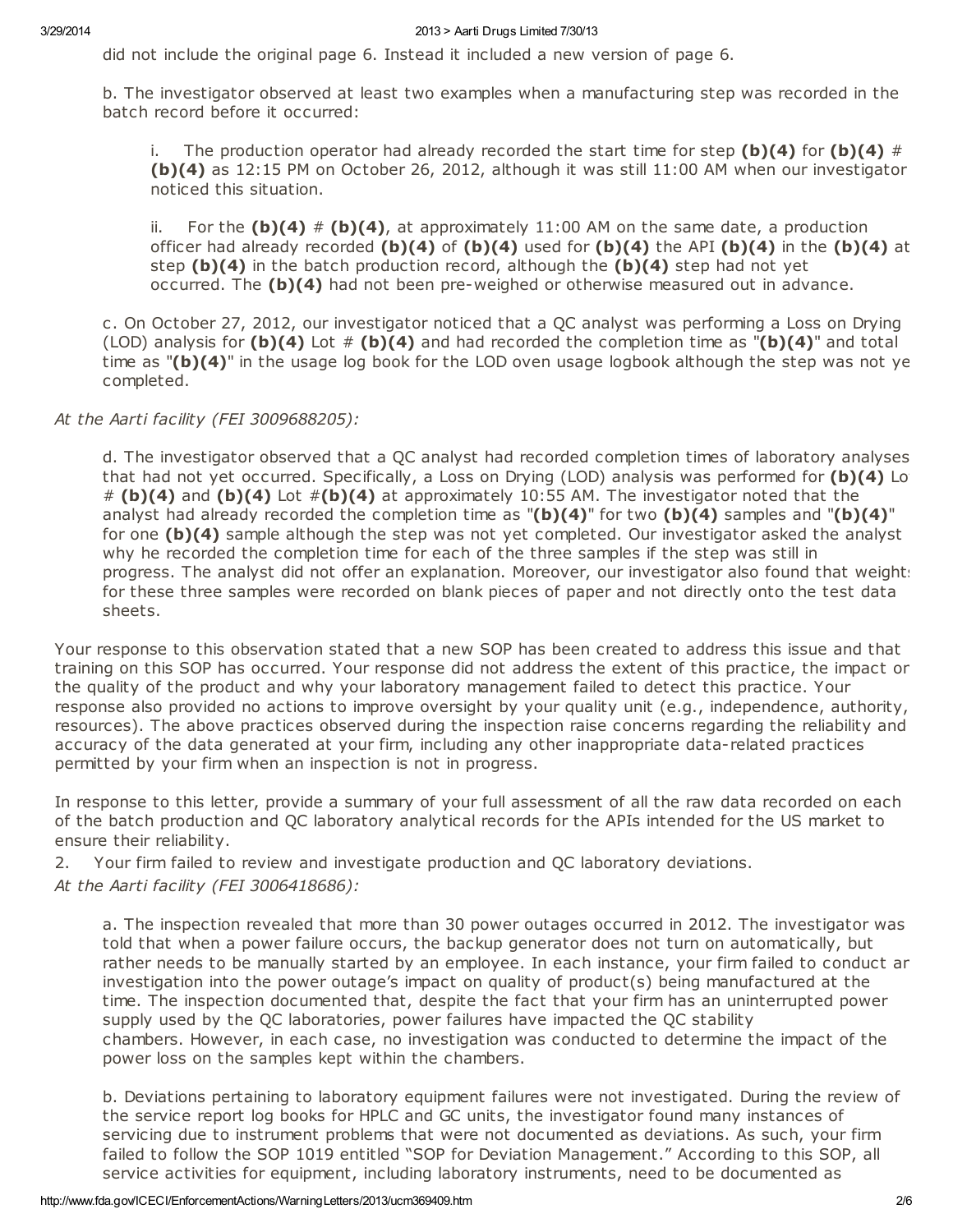#### 3/29/2014 2013 > Aarti Drugs Limited 7/30/13

deviations. Your response stated that the SOP has been changed to require deviations only for instances in which servicing was required to repair a problem with the instrument. Your response failed to address why no deviation was filed and investigated for the instances in which instrument problems were the cause of system maintenance (such as "system problem visit" on May 8, 2012, for Instrument QC/INST/067 or "needle motor stalled" on May 13, 2012, for Instrument QC/INST/022).

Please also note, as a general laboratory practice, any equipment malfunction that may have an impact on quality control testing should be appropriately recorded and investigated.

# At the Aarti facility (FEI 3009688205):

c. The inspection at this facility found over 100 instances of power outages in 2012. Your firm did not conduct investigations into the impact of the power outages on the quality of products being manufactured, analyzed, or stored at the time of the outage. Moreover, your quality managers stated to our investigator that no procedure for this type of investigation exists at this facility. In response to this letter, please provide an assessment of the validity of the data generated during these documented power outages. We note that your response to the Form FDA 483 included procedures for investigating the impact of power outages on laboratory analyses; please provide a report documenting the power outages experienced since the date of that response and a summary of the resulting investigations with the product impact you have performed.

d. Your firm failed to conduct an investigation into unexplained discrepancies (atypical peaks) observed in the related substance assay results for multiple  $(b)(4)$  API batches  $((b)(4))$ . During the inspection, the investigator noticed that the related substance chromatograms exhibited several peaks between (b)(4) of retention time. Your firm management did not know the source of these atypical peaks and had not initiated an investigation to document them. Your firm released those lots to the U.S. market despite the detection of atypical peaks during release testing. Your firm's response stated that you will begin integrating each peak and will conduct an investigation in the case of any peak anomaly. Your response did not address retrospective peak evaluation and risk assessment for these batches and other APIs. In response to this letter, describe the source of the atypical peaks detected in the related substance assays of the batches described above and in any other API distributed to U.S. market.

3. Failure to maintain laboratory control records with complete data derived from all tests conducted to ensure compliance with established specifications and standards, including examinations and assays. At the Aarti facility (FEI 3006418686):

a. The inspection documented that HPLC processing methods (including integration parameters) and re-integrations are executed without a pre-defined, scientifically valid procedure. Your analytical methods are not locked to ensure that the same integration parameters are used on each analysis. A QC operator interviewed during the inspection stated that integrations are performed and reperformed until the chromatographic peaks are "good", but was unable to provide an explanation for the manner in which integration is performed. Moreover, your firm does not have a procedure for the saving of processing methods used for integration.

Your response did not include a description of the method by which chromatograph integrations are to be performed (e.g., what constitutes a chromatographic peak, how shoulder peaks are to be handled etc.). In addition, your response did not include an audit of past chromatographic data to determine whether data used to support release and stability studies originated from appropriately integrated chromatograms.

# At the Aarti facility (FEI 3009688205):

b. The inspection at this facility documented that there is no raw data for the related substance preparation of (b)(4) testing for lots (b)(4) of (b)(4) USP and there is no raw data for the standard and sample preparation for the residual solvent testing of the same lots. Your analysts informed the investigator that no raw data for standard and sample preparations are kept in the records. Your response states that your firm will begin maintaining the raw data used for the assays cited on the Form FDA-483 but makes no commitment to perform a laboratory-wide audit to determine whether other assays conducted in your laboratory also require procedural or administrative changes to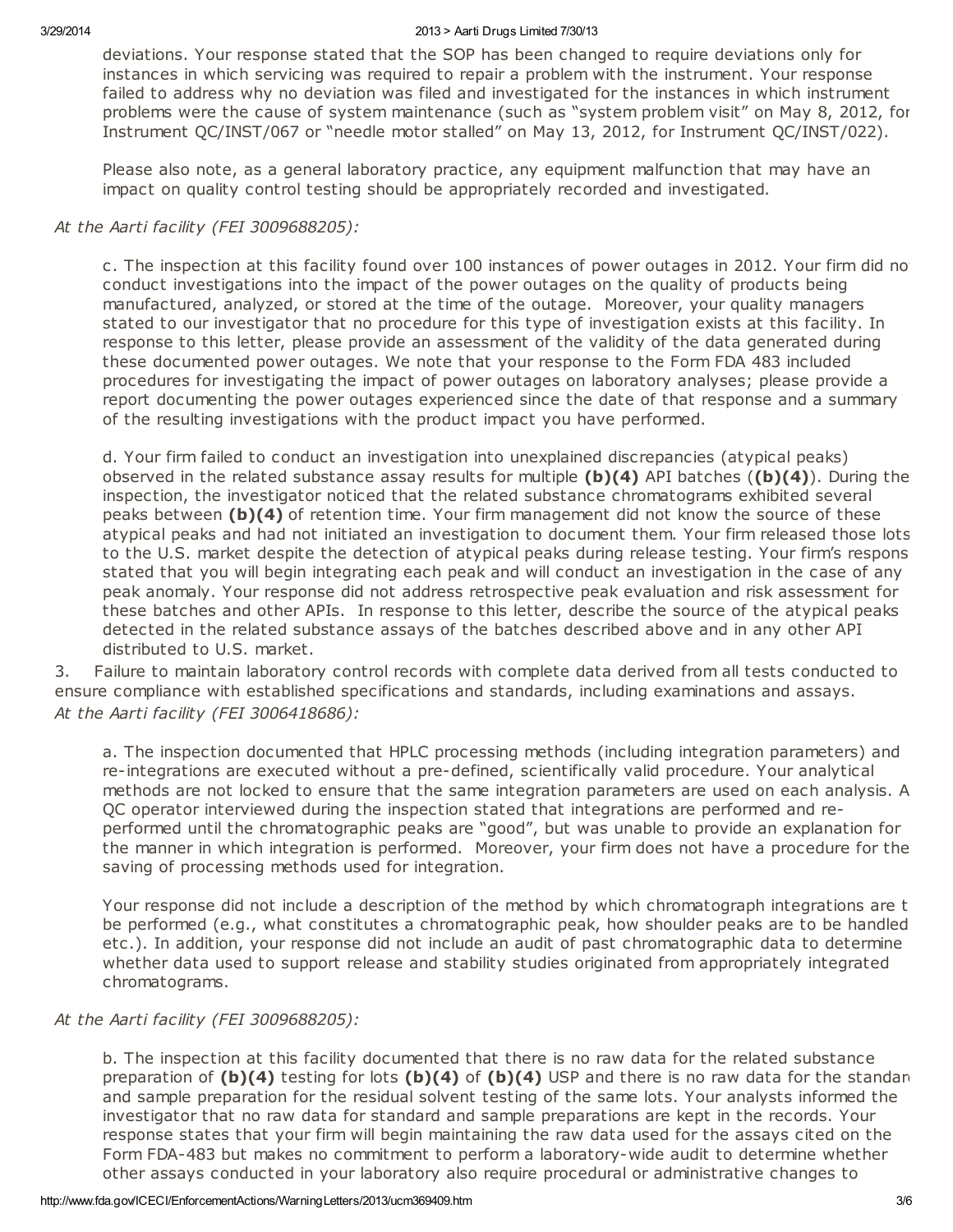maintain all raw data generated during performance.

c. Additionally, as at the 3006418686 site, during the review of the chromatography data at the 3009688205 site, our investigator noticed that the raw data retained does not include the run sequence or the processing method used to perform the peak integrations. Your OC personnel perforr peak integrations based on analysts' experience rather than by an approved procedure. Moreover, the chromatography raw data does not include the processing method used to produce the final analytical results; therefore, during the review of the analytical data, it would not be possible to detect any modification to the processing method. Your firm's response mentions that the QC operations are now under "direct control of administrator", but it does not define the roles and responsibilities of the administrator to ensure the integrity and reliability of all QC laboratory data.

d. The audit trail function for the chromatographic systems was disabled at the time of the inspection; therefore, there is no record for the acquisition of data or modifications to laboratory data. Your response to this deficiency did not discuss how you will ensure that data audit trails will not be disrupted in the future.

e. When weighing samples, reagents, and other laboratory materials, QC analysts write weight values on small pieces of paper, transcribe the values onto the analytical worksheets, and then destroy the original paper on which the weights are written. This was reported to be a normal practice within the laboratory. Our investigator also observed the practice of writing the weight values for samples on a small piece of paper and not on the analytical worksheet. This is an inappropriate documentation practice.

Your QC laboratory documentation practices do not support the reliability of the results reported. In response to this letter, provide a retrospective assessment of all the analytical data generated and used for the final API release shipped to U.S. market. Please explain the actions you are taking to prevent these unacceptable record-keeping practices, including but not limited to better defining the oversight role of QC management, as well as senior managers of your company, to ensure that all QC laboratory data is reliable.

4. Failure to implement access controls and audit trails for laboratory computer systems. At both Aarti facilities (FEI 3009688205 and FEI 3006418686):

For example, your firm failed to have adequate procedures for the use of computerized systems used in the QC laboratory. At the time of the inspections, your QC laboratory personnel shared the same username and password for the operating systems and analytical software on each workstation in the QC laboratory. In addition, no computer lock mechanism had been configured to prevent unauthorized access to the operating system. The investigator noticed that the current QC computer users are able to delete data acquired. In addition, the investigator found that there is no audit trail or trace in the operating system to document deletions.

Additionally, at the Aarti Drug Limited facility (FEI 3009688205), the investigator noticed that the use of the Excel® spreadsheets in analytical calculations are neither controlled nor protected from modifications or deletion. The investigator noticed that the calculation for residual solvent for  $(b)(4)$ uses an Excel spreadsheet that has not been qualified. We are concerned about the data generated by your QC laboratory from non-qualified and uncontrolled Excel spreadsheets.

In response to this letter, provide a retrospective evaluation of the analytical values reported where such Excel spreadsheets have been used.

You are responsible for the accuracy and integrity of the data generated by your firm. A firm must maintain all raw data generated during each test from laboratory instruments. The authenticity of these records is critical, as they are used to demonstrate that each released batch was appropriately tested and met release specifications. Appropriate record retention policies should also be in place. The observation of premature data entries, when a manufacturing or QC laboratory step(s) has not been completed, into batch records and laboratory worksheets, and the modification and re-creation of batch records calls into question the accuracy and reliability of your firm's data. We remind you that all production-related and laboratory-related activities are to be recorded at the time at which they are performed.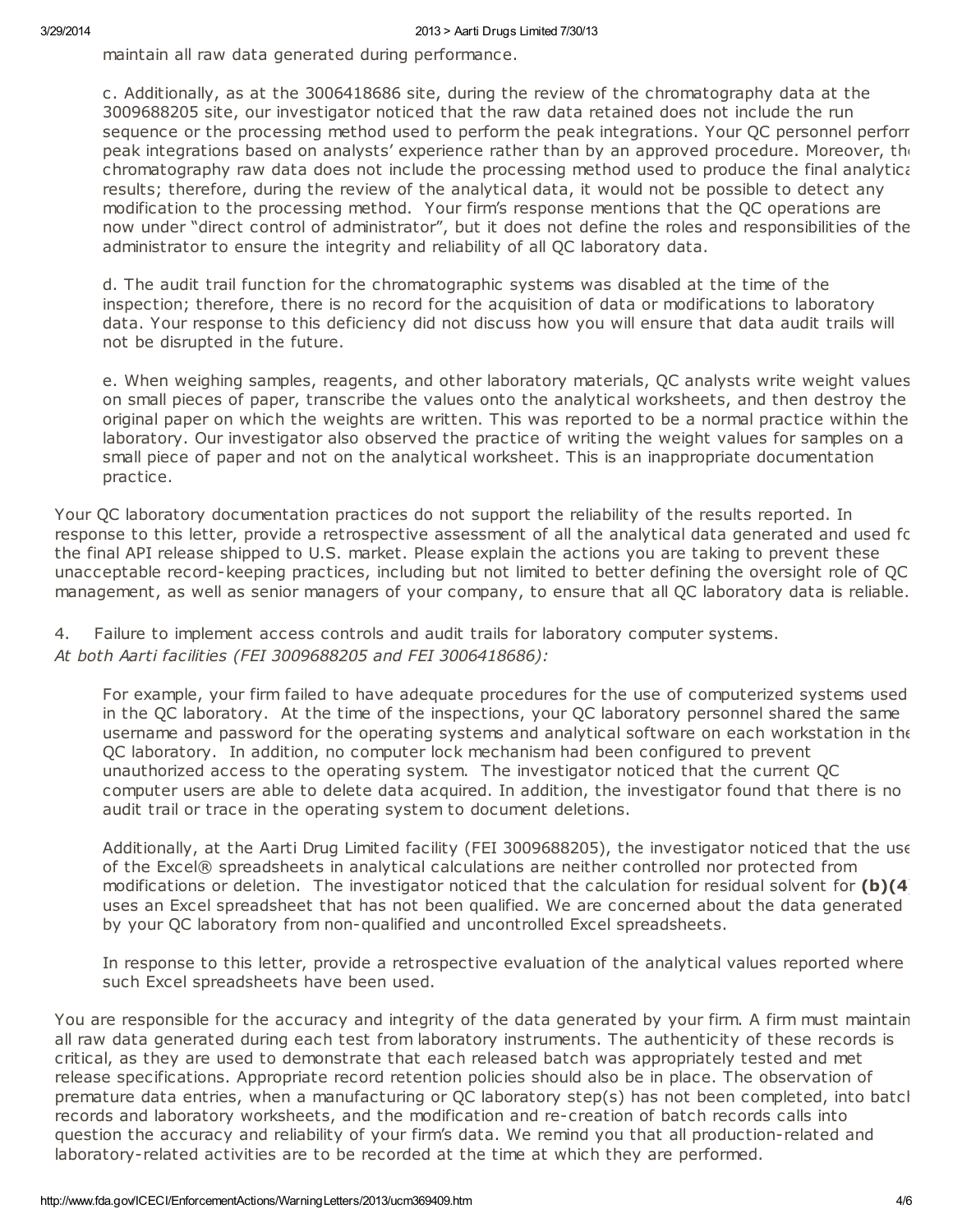#### 3/29/2014 2013 > Aarti Drugs Limited 7/30/13

The items listed above, as well as other deficiencies our investigator found, lead us to question the effectiveness of your current quality system to achieve overall compliance with CGMP at your facility. It is apparent that you have not implemented a robust quality system at your firm. Be advised that corporate management is responsible for ensuring the quality, safety, and integrity of drugs manufactured by both Aarti facilities. FDA strongly recommends that your corporate management immediately undertake a comprehensive evaluation of global manufacturing operations to ensure compliance with CGMP regulations.

The deviations cited in this letter are not intended to be an all-inclusive list of deviations that exist at your facility. You are responsible for investigating and determining the causes of the deviations identified above and for preventing their recurrence and the occurrence of other deviations.

To ensure that your APIs meet the quality and purity characteristics that they purport, or are represented to possess, please reference the FDA-quidance entitled: Q7 Good Manufacturing Practice Guide for Active Pharmaceutical Ingredients located at the following

link: <http://www.fda.gov/downloads/RegulatoryInformation/Guidances/UCM129098.pdf><sup>1</sup>. In particular, we encourage you to reference the sections of this guidance pertaining to laboratory controls and validation of analytical procedures.

If, as a result of receiving this warning letter or for other reasons, you are considering a decision that could reduce the number of finished drug products or active pharmaceutical ingredients produced by your manufacturing facility, FDA requests that you contact CDER's Drug Shortages Program immediately, as you begin your internal discussions, at drugshortages@fda.hhs.gov so that we can work with you on the most effective way to bring your operations into compliance with the law. Contacting the Drug Shortages Program also allows you to meet any obligations you may have to report discontinuances in the manufacture of your drug under 21 U.S.C. 356C(a)(1), and allows FDA to consider, as soon as possible, what actions, if any, may be needed to avoid shortages and protect the health of patients who depend on your products. In appropriate cases, you may be able to take corrective action without interrupting supply, or to shorten any interruption, thereby avoiding or limiting drug shortages.

Until all corrections have been completed and FDA has confirmed corrections of the violations and your firm's compliance with CGMP, FDA may withhold approval of any new applications or supplements listing you firm as an API manufacturer. In addition, your failure to correct these violations may result in FDA refusing admission of articles manufactured at Aarti Drug Limited located at Plot No. E-22 M.D.I.C. Tarapur, Tal Palghar Thane District Maharashtra India, and Aarti Drug Limited located at Plot No. G-60, M.D.I.C. Tarapur, Boisar District Thane, Maharashtra India into the United States under Section 801(a)(3) of the Act, 21 U.S.C. 381(a)(3). The articles may be subject to refusal of admission pursuant to Section 801(a)(3) of the Act, 21 U.S.C. 381(a)(3), in that the methods and controls used in their manufacture do not appear to conform to CGMP within the meaning of Section 501(a)(2)(B) of the Act, 21 U.S.C. 351(a)(2)(B).

Within fifteen working days of receipt of this letter, please notify this office in writing of the specific steps that you have taken to correct and prevent the recurrence of deviations, and provide copies of supporting documentation. If you cannot complete corrective actions within fifteen working days, state the reason for the delay and the date by which you will have completed the corrections. Additionally, if you no longer manufacture or distribute the APIs at issue, provide the date(s) and reason(s) you ceased production. Please identify your response with FEI 3006418686 and FEI 3009688205.

Please send your reply to:

Rafael Arroyo Compliance Officer FDA/CDER/OC/OMPQ/DIDQ 10903 New Hampshire Ave. White Oak Building 51, Room 4235 Silver Spring, MD 20993

Sincerely, /S/ Michael D. Smedley Acting Director